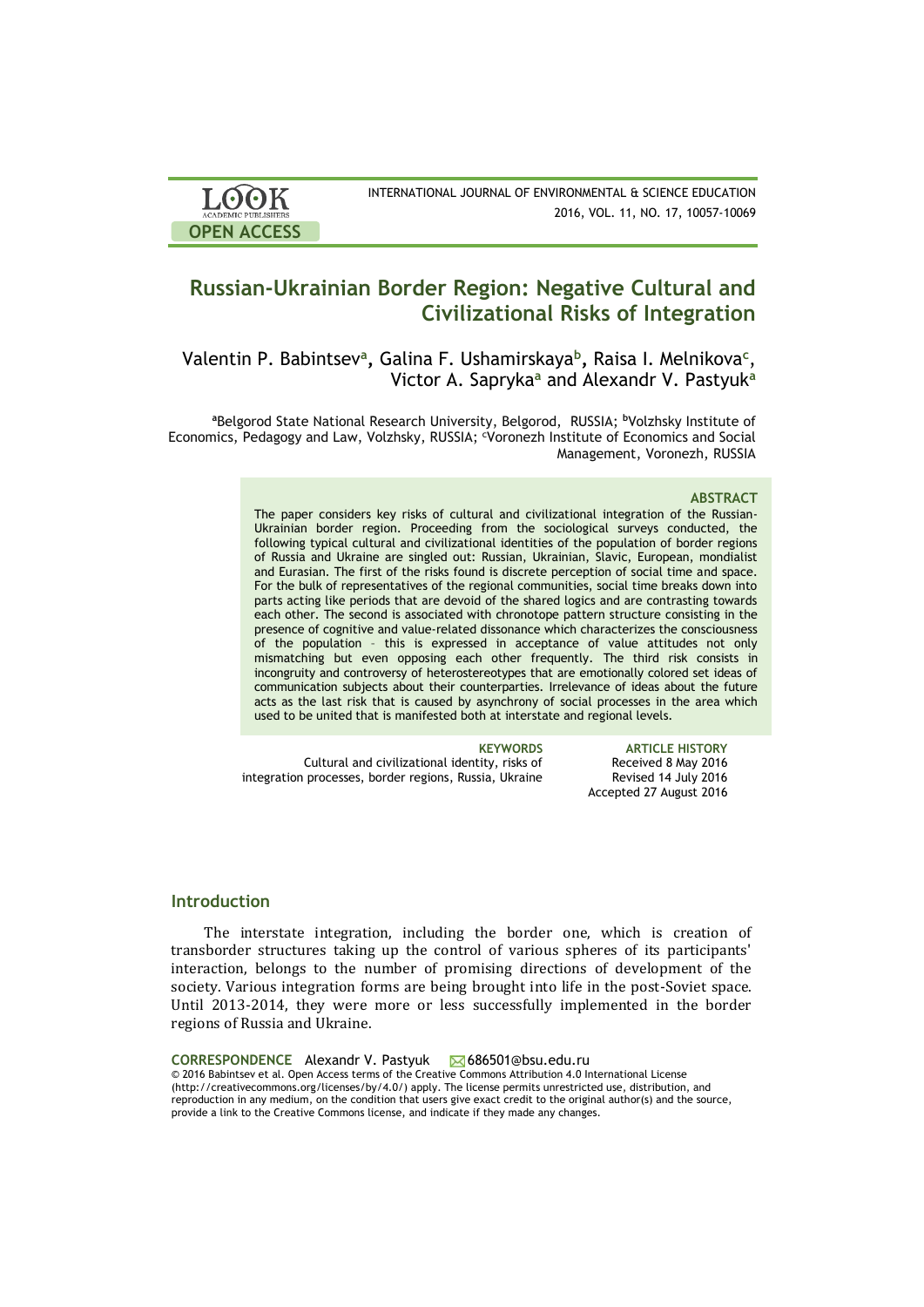However, the present-day Russian-Ukrainian border region has been one of the most unstable geopolitical formations of the contemporary world in the recent years. An unconditional and exceptionally illustrative example of this is the armed conflict associated with emergence of Donetsk and Lugansk people's republics and the attempts (yet not successful enough) of the Ukrainian authorities to liquidate the so-called "selfproclaimed" republics in a military way, and Russia's mostly indirect participation in the unfolding events.

First of all, there is instability of social-economic and political relations between Russia and Ukraine which on the one hand cannot but be fulfilled due to historical relations between the states and, mainly, between their population and centuries old division of labor. Second, there is instability of social and cultural development the particularity of which is determined by another historical attempt being made in the modern Ukraine to form a state-nation that implies assertion of a system of new identities based on not positive but negative positioning of subjects: it is expressed by refusal from the past shared with the Russian (including the Soviet) culture and civilization and moreover from the present. Essentially, here it is the phenomenon of *the negative cultural and civilizational induction* that is artificially stimulated up to which mostly such patterns and symbols of the new nation are reproduced and proliferated in the elite and mass consciousness that are incompatible with the Russian-Soviet tradition – notwithstanding the fact they may contradict the universal human values and norms and the common sense at times.

Thus, both in Russia and Ukraine there are in progress the processes of forming the cultural and civilizational identities by which the authors understand a complex of ideas determining the correlation of a subject with a system of values and norms viewed as reflecting the uniqueness of the community in which the personality reckons oneself. As a rule, an ethnos or a religious denomination can be viewed as such a community.

## **Methodological Framework**

Risks of border integration of Russia and Ukraine is associated by the authors mostly with the process of formation of new cultural and civilizational identities. With regard to this, cultural and civilizational identity is understood by them as the correlations of the social action subject with a certain system of values and standards that is expressed in its being interiorized and in the subject's readiness to defend it in communication with the counterparties. The dangers of failure to achieve integration goals related to the identification process are determined by the authors as risks.

Most frequently, it is stated that any risk is a combination of probability and consequences of occurrence of an unfavorable event acting simultaneously both as a certain characteristics of the situation implying indefiniteness of the outcome with compulsory unfavorable consequences and as a possible danger of the unfavorable outcome (Zubok, 2007; Chuprov, Zubok & Williams, 2003). In particular, a risk is treated in most cases as a probability of occurrence of not any kind but only a negative event due to a set of circumstances. However, the idea about both negative and positive risks existing in reality should not be ignored either. As V.I. Zubkov (2009) points out that a risk is undertaken with the hope for achieving a goal but it can bring both success and failure as a result.

Nevertheless, the authors believe the idea about risk as an expected (positive or negative) result of activity in conditions of uncertainty and the inevitable choice associated with it to be quite justified. They determine the negative risks of forming the cultural and civilizational identities in the border regions of Russia and Ukraine, in their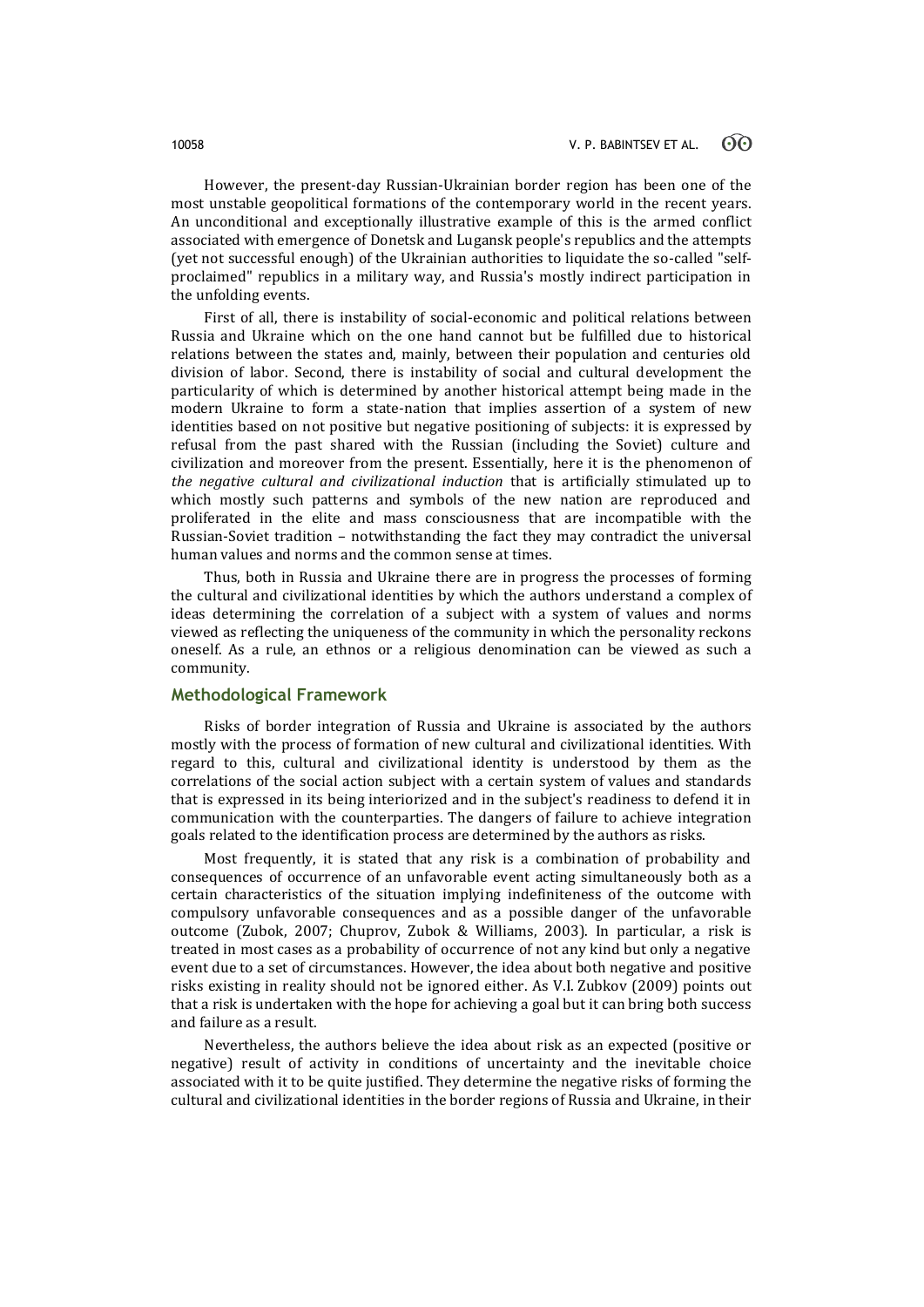### 60 INTERNATIONAL JOURNAL OF ENVIRONMENTAL & SCIENCE EDUCATION 10059

turn, as the expected negative for the social action subject (actor) results of his choosing the value and standard behavior patterns in conditions of instability.

The suggested approach takes into account several circumstances.

First, the authors proceed from the evident fact of instability in the Russian-Ukrainian border region with instability being understood as a certain form of indefiniteness characterized by 1) the diversity of opportunities turning into reality; 2) the existence of relation, interaction between properties and conditions of phenomena leading to the absence of sharp borders between them (Gott & Ursul, 1971). In the situation of uncertainty, a risk becomes a universal characteristics of existence for both individual and society penetrating all spheres of life activity.

Second, the indefiniteness determines the identification process to a significant extent, especially in what concerns Ukraine, as the "individual's aspiration to identify oneself with this or that community arises when the traditional life mode where the need for self-identification in the social relations system is not actualized is destroyed (Yadov, 1994). It is this that characterizes the situation of the border region implying a constant need for the social action subjects to make their choice of behavior patterns.

Third, the content of risks emerging during formation of cultural and civilizational identities is determined by the effect of three main factors. The first one is the specific character of the border social space which is an objectively existing stable system of territorial relations between subjects of the society that manifests itself via communication of the activities of society forming phenomena.

### **Literature Review**

Within the technical and economic approach, risk is viewed as uncertainty conditioned by the impossibility to foresee the future events precisely. F. Knight (1921) who placed special importance on the risks of losses and uncertainty of gains adhered to this treatment. Within his concept, a risk situation is always conditioned by the indefiniteness factor preventing one from precisely foreseeing the results of events development related both to occurrence of negative consequences of actions performed (or not performed) and to the new opportunities opening up.

Social and cultural approach to the analysis of risks suggests viewing them as a phenomenon with its roots to be looked for in the specific character of the culture and social systems. It is this approach that underlies the theory of "risk society" analyzed by U. Beck (1992), A. Giddens (1991), Yu.A. Zubok (2007), O.N. Yanitsky (2003) in Russia and the theory of perception of risk studied by M. Douglas & A. Wildavsky (1982), A. Wildavsky & K. Dake (1990).

According to U. Beck's (1992) concept, a risk society is established at the same time as certainties and habitual way of life characteristic for the industrial epoch are destroyed. During industrialization process, the worldview constants of the stable world that had consolidated social connections for centuries began to be shattered and put to doubt (Beck, 1992).

A. Giddens (1991), in his turn, also associates danger with risk, or rather with the person who takes risk acknowledging it. He introduces the notion of "risk man" into the scientific use thus determining an individual living in conditions of the modern society which on the one hand reduces the overall riskiness of some spheres and forms of social life and on the other brings about new parameters of risk that were not known to previous times.

The idea of risk, just like that of taboo and sin in earlier societies, performs demarcation between the acceptable and inacceptable, safe and dangerous, as well as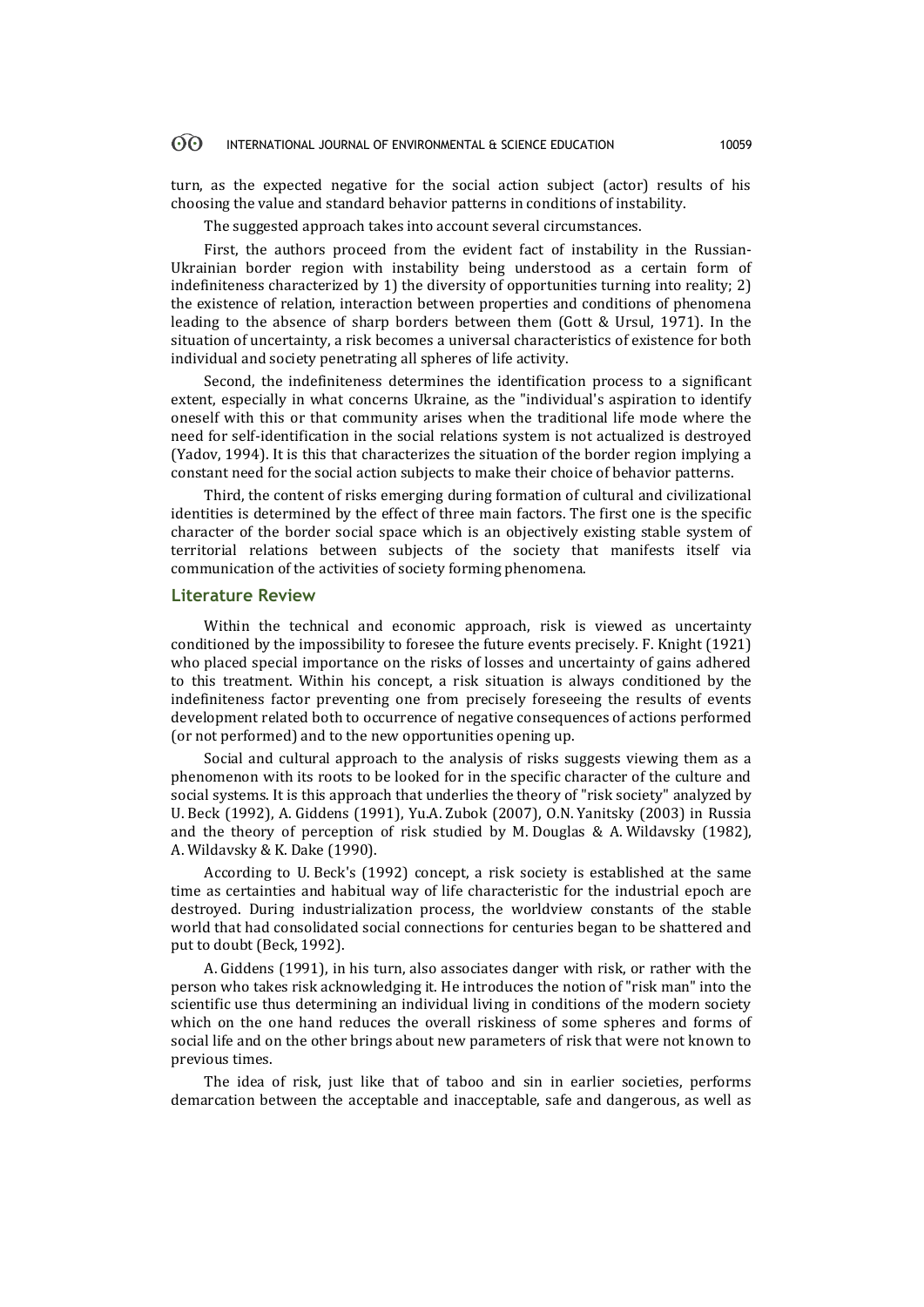functional and dysfunctional. However, he thinks risk has to be distinguished from taboo and sin for three reasons: according to addressee of the warning (if the "rhetorics in the categories of taboo and sin is mainly aimed at supporting the community and protects it from the "bad behavior" of the individual, then rhetorics of risk is targeted at protection of the individual from the "bad behavior" of the community"); according to the applicability sphere (the regulatory function of sin and taboo was as a rule manifested in smaller communities, that of risk – in a large society with homogenized culture); and actually, according to grounds for legitimization (while taboos and sins being generally taken on faith, the notions of risk, just like that of danger, arises in a public dispute).

In turn, appearence and development of the concept "identification" is associated with the names of A. Adler (2011), E. Erikson (1996) and C.G. Jung (2009) who investigated the relationship of personal qualities and individual identification. In the works of Z. Freud (1936), A. Freud (1921) and D. Rapaport (1967) identification acted already as a central mechanism for the formation of the «I» ability. Forming a new understanding of the "self" J. Mead (1934) distinguished between its two components - «I» and «Me».

Some aspects of identification were considered in the framework of cognitive psychology by J. Moscovici (1984), J.C. Turner (1985) and N. Tajfel (1981). They determined identification as a logical comparison on a number of relevant parameters of concrete person with external groups mainly turning to the cognitive concept of M. Hogg (2014). In domestic science research on identity is mainly associated with the names of O.S. Anisimov (2012), Z. Bauman (2002), E.V. Golovnyova (2013).

## **Results and Discussion**

For the population of the Russian-Ukrainian border region, just like for most citizens of Russia and Ukraine for the greater part of the XXth century, the Soviet identity was typical that retained its importance mainly among the older age citizens. The Soviet identity will be considered by the authors to be a traditional one with a certain amount of conditionality, as in many relations it represented the clash with the Russian system of values and standards, predominantly orthodox Christian culture and subcultures existing side by side with it (e.g. the Muslim one).

The identity forming in the Russian-Ukrainian border region can be considered new as compared to the Soviet one although in a number of cases these identities are basically the revived retro-antiquities in the form of pre-Soviet patterns.

Meanwhile, there arises a set of difficulties resulting from a high extent of indefiniteness of ideas about the identification objects, their ambiguity and, due to this, the impossibility to give them strict definitions in a number of cases. So, for instance, the idea about the Russian culture is ambiguous – in one cases, it is used to mean the Russian (orthodox Christian) culture, in other – some syncretic formation including the elements of various cultures developing within Russia. Given this circumstance, it is believed to be valid viewing the identification objects of the population of border regions as civilizational formations, with civilization understood as the society that is characterized by a particular understanding of world order, its historical evolution and one's place in it.

Taking into account such an approach, it makes sense to single out the following typical cultural and civilizational identities of the population of border regions of Russia and Ukraine: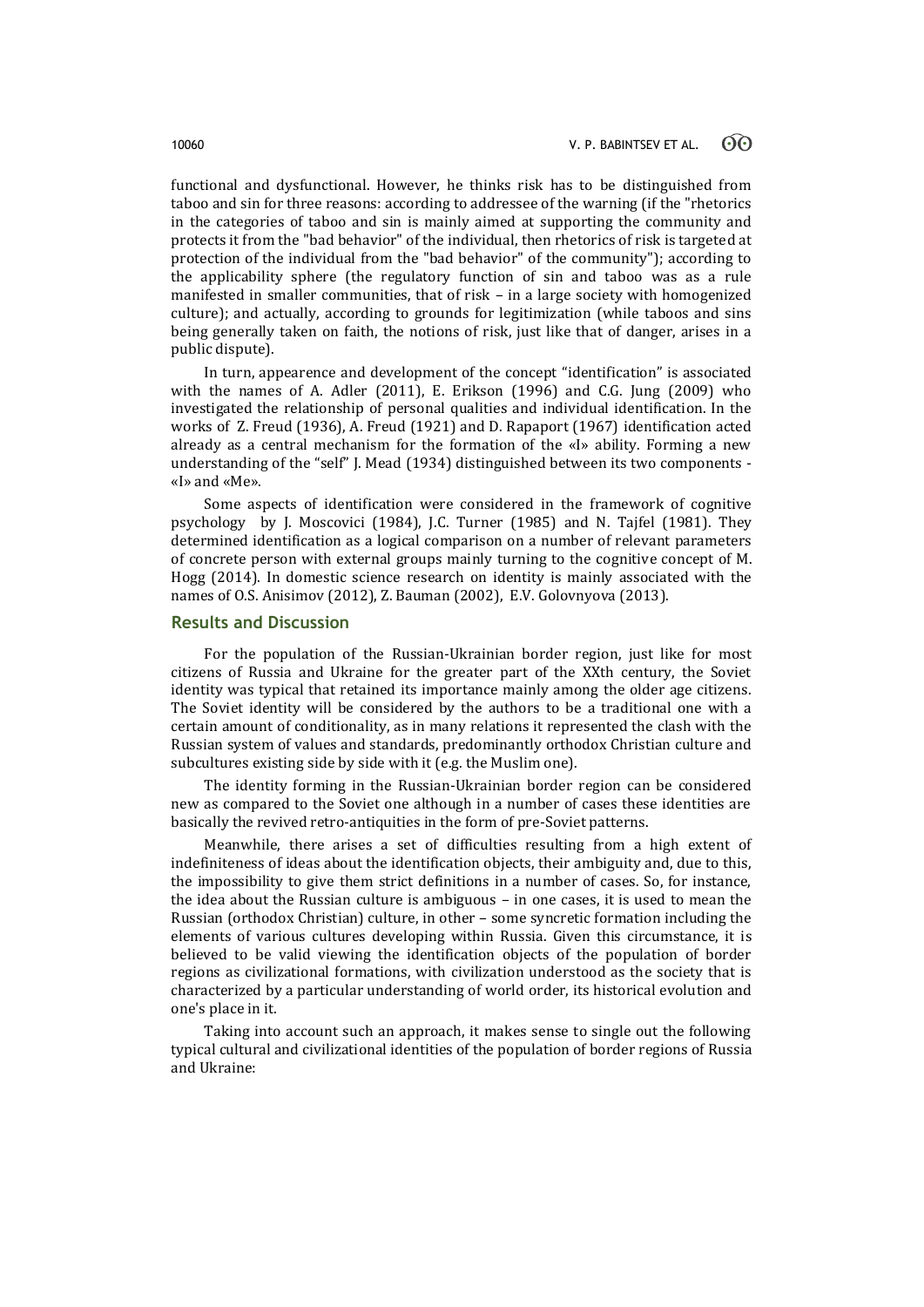### $\odot$ INTERNATIONAL JOURNAL OF ENVIRONMENTAL & SCIENCE EDUCATION 10061

— the Russian one – it is the least definite from the point of view of its ethnic and cultural constituent and it is actually "attached" to the image of the state; within the Ukrainian geopolitical space it is usually perceived as the "Russian";

- the Ukrainian one, targeted either at the Ukrainians as a special ethnos (traditional treatment) or as a state-nation (the new paradigm by the Ukrainian authorities);

 $\theta$  the Slavic one, considering the citizens of the border region as a part of the "Slavic world";

 the European one, based on the idea about Russia and Ukraine being included into the European civilization;

- the mondialist identity, relying on the idea about the unity of the humanity regardless of the national, religious, and other specific character, a cosmopolitan view of man;

— the Eurasian identity – it is even more blurred than the Russian one and it relies on the idea about the unity of European and Asian civilizations, with Russia acting as a center of it.

The sociological survey conducted by the authors in the border regions of Russia and Ukraine has allowed finding out that the most widespread identity type in the border regions of Ukraine is the mondialist one: here 24.2% of the respondents consider themselves as representatives of the world culture, 18.6% - of the European one, only 15.8% - of the Ukrainian one; 11.2% - of the Eurasian, 11.8% - of the Russian, and 4.2% - of the Slavic culture (Table 1). The survey was conducted by the chair of social technologies of Belgorod State National Research University in Belgorod, Bryansk, Voronezh, Kursk regions of Russia and Kharkov, Sumy, Chernigov and Lugansk regions of Ukraine. Sampling (broken down to regions and quote one) – 1000 respondents.

| To representatives of what culture do you refer yourself? (Ukraine) |      | Quantity |
|---------------------------------------------------------------------|------|----------|
|                                                                     | Abs. | %        |
| Ukrainian                                                           | 79   | 15.8%    |
| European                                                            | 93   | 18.6%    |
| Eurasian                                                            | 56   | 11.2%    |
| World                                                               | 121  | 24.2%    |
| Not sure                                                            | 70   | 14.0%    |
| Russian                                                             | 59   | 11.8%    |
| <b>Slavic</b>                                                       | 21   | 4.2%     |
| No answer                                                           |      | 0.2%     |
| Total                                                               | 500  | 100.0%   |

**Table 1.** Distribution of the respondents' answers to the question "To representatives of what culture do you refer yourself?" (Ukraine)

In the Russian segment of the border region, other priorities can be seen. Here it is the Russian identity that prevails (70.8%); 9.2% of the respondents refer themselves to the world culture: 8.8% - to the European one and 2.6% - to the Eurasian one (Table 2).

**Table 2.** Distribution of the respondents' answers to the question "To representatives of what culture do you refer yourself?" (Russia)

| To representatives of what culture do you refer yourself? (Russia) | Quantity |       |
|--------------------------------------------------------------------|----------|-------|
|                                                                    | Abs.     |       |
| <b>Russian</b>                                                     | 354      | 70.8% |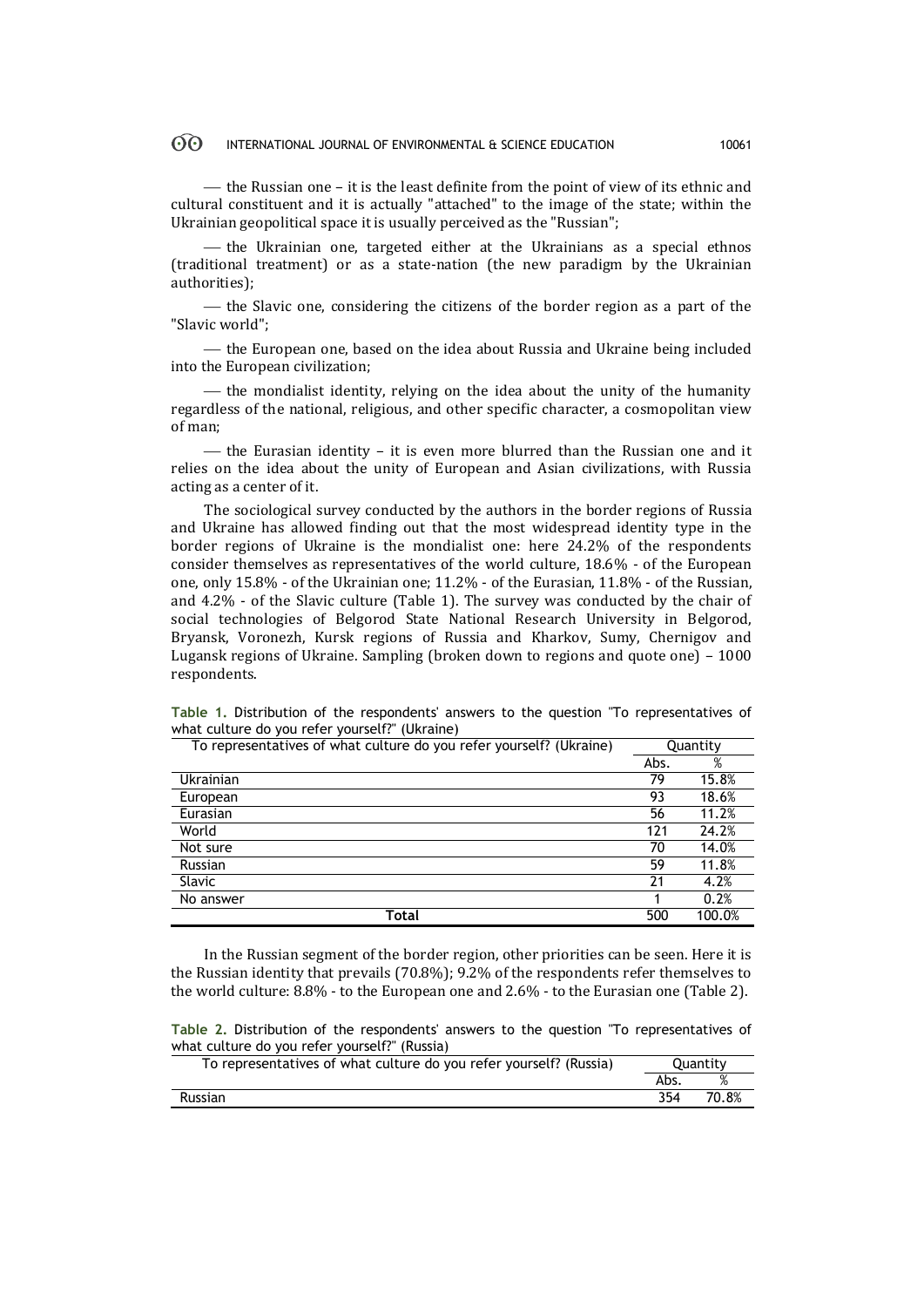10062 V. P. BABINTSEV ET AL. 60

| European | 44  | 8.8%<br>$\circ$ |
|----------|-----|-----------------|
| Eurasian |     | 2.6%            |
| World    | 46  | .2%<br>Q        |
| Not sure | 43  | 8.6%            |
| Total    | 500 | 1 በበ<br>.0%     |

Thus, an essential mismatch of identities structure in the border regions of Ukraine and Russia is clear. Citizens of the Ukrainian border region are more oriented to being included into the so-called world community, regardless of the variants of its construction while the Russians – to self-identification within their own state. Due to this divergence in the meaning of life intentions, the potential risks of integration appear to be extremely high.

Bearing in mind the statement about the dispositions of border region population being to a large extent determined by the dominating chronotope constructions that had been formed as a result of a complicated, at times chimerical combination of ideas borrowed from the past and stereotypes imposed by the mass media and mass culture, it makes sense to reveal the particularities of spatial and temporal ideas.

## *Discreteness of perception of social time and space*

For the bulk of representatives of the regional communities, the social time breaks up into parts acting as time spans that have no shared logics and are contrasting towards each other. Influenced by the modern mass media and politically charged science, the pre-Soviet, Soviet and post-Soviet are represented as stages virtually non-connected with each other. Although it has got some grounds, such an approach to history is unjustifiably hyperbolized, which provides fuel for manipulating the historical facts in the political and economic interests. Slightly less discrete the perception of social space is; however, it does not look integer either – at least due to the fact that even Russian regions are related seamlessly between each other far not always but are internally differentiated.

In the today's Ukraine, discreteness of space is manifested yet more significantly. The area of Ukraine within its modern borders formed as a result of a prolonged development at the boundary of the West and the East where under the influence of various external factors three geopolitical "platforms" had formed – the Western, the Eastern and the Southern Ukraine with their social and cultural particularities of the historical regions. The Ukrainian border region has always opposed the Ukrainian West and, within certain limits, the center.

As for Russia, its border areas are much closer related with the center and the perception of the specific character of the border region is expressed in the public opinion considerably less.

The discreteness of perception of the border space and time stimulates the destruction of the cultural and civilizational identity succession idea and leads to rendering the population to "Mankurts". The notion borrowed from Ch. Aitmatov's novel "The Buranny Railway Stop (The Day Lasts More Than a Hundred Years)" is used – it denotes a man having lost the connection with his roots and forgotten his kinship. It is in the border region that this opportunity is highest, as the comparative diversity of identification choices available initially disorients one, especially if one is not very keen on history and politics, and the connection of it to the state as the guarantor of cultural and civilizational unity is intentionally devalued. The latter circumstances can be seen both in Russia and in Ukraine more and more clearly.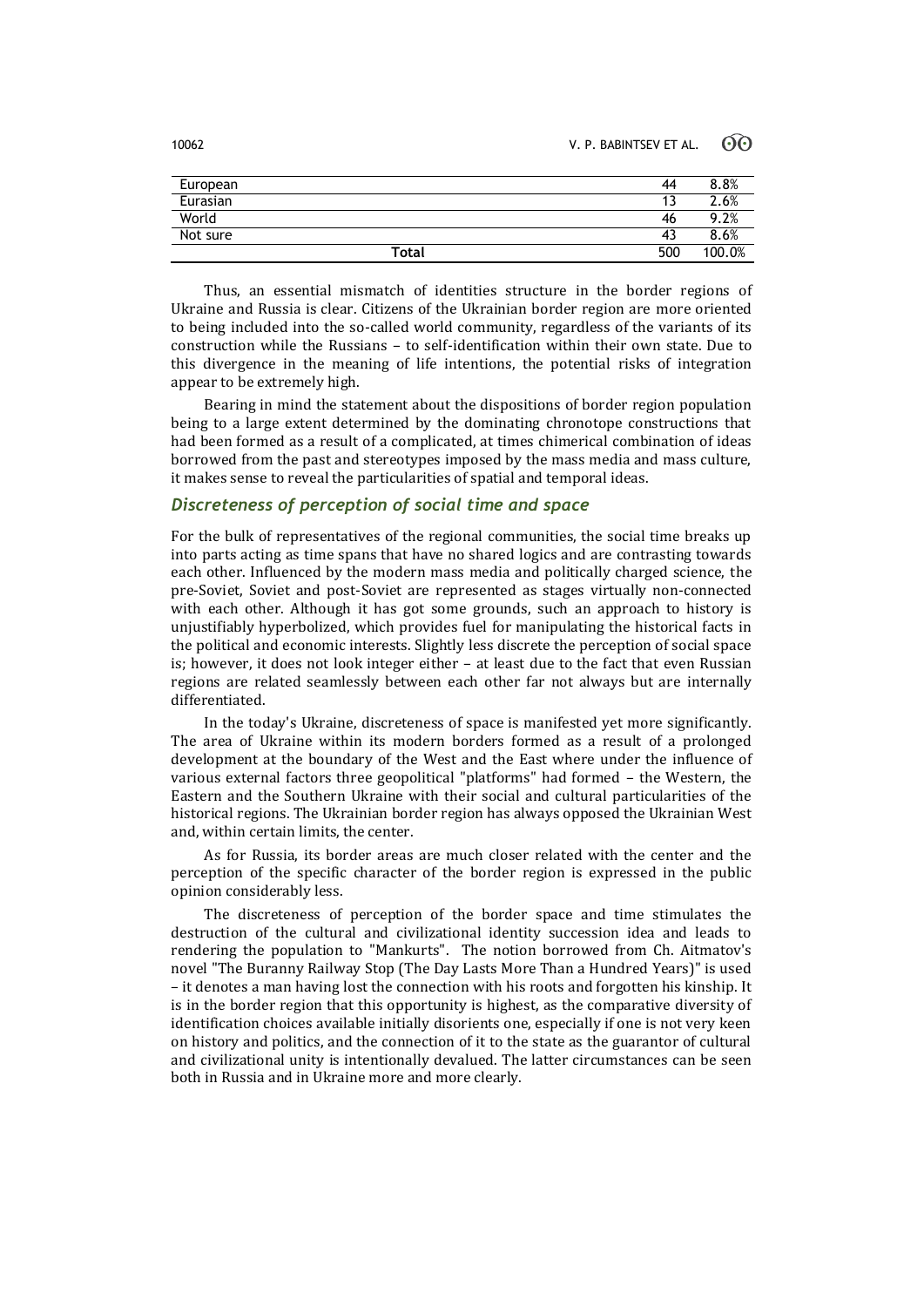### $\odot$ INTERNATIONAL JOURNAL OF ENVIRONMENTAL & SCIENCE EDUCATION 10063

With regard to this, it is telling that 76.6% of the Russian questionnaire survey participants feel pride for their country, with the main object of the pride being the historical heritage (46.8%). In Ukraine, it is only 63.8% of the survey participants that are proud of their country – with the main object of the pride being the victory of the Great Patriotic War. It can be supposed that the horizon of the positive historical memory is significantly narrower in the citizens of the Ukrainian border regions than in the Russians; therefore, the historical grounds for interstate integration are formed to a smaller extent.

Undoubtedly, the discreteness of the Russian-Ukrainian border region chronotope is also a source of a positive opportunity to open up for oneself the new prospects of cultural and civilizational integration. It is this opportunity that was enthusiastically embraced by the significant part of the Ukrainian population during the so-called "Euro Maidan". However, the analysis shows the potential supporters of the European integration idea still number less than 20% of the respondents in the Ukrainian border regions.

There are no grounds to think that the Ukraininan identity vector pointing to the West contradicts the prospects of cooperation with Russia in principle. Yet there are no grounds to deny that the integration model will be rivals to each other in conditions of a high competition for resources. With regard to this, a choice for one of them will be determined by not only political and economical but also and cultural and civilizational factors.

## *Pattern structure of the chronotope*

A characteristic feature of the spatial and temporal images of the border region is nonuniformity of values underlying them. The study conducted by the authors gives grounds to maintain that the consciousness of most respondents is characterized by the cognitive and value-related dissonance that is expressed in acceptance of value attitudes not only mismatching but even opposing each other frequently. In particular, the Russian respondents evaluated such different in their content values as belonging to the group and submission to the shared norms almost similarly (score 6.5 in tenpoint scale, with 10 being the top value) and independence, initiative – 7.1. The evaluation of tradition, keeping the habitual way of life, on the one hand (score 7) and the trend for change (6.5) had close figures.

Among the Ukrainian respondents, the significance of belonging to the group and submission to the shared norms was evaluated as 6 points, independence and initiative – as 6.6. In its turn, the figure of tradition significance, keeping the habitual way of life made up 6.5 here, and that of the trend for change – 5.9 points.

Mixing of dissimilar values is one of the reasons for mismatch of the identities which in essence should be correlating ones. In particular, it is illustrative that 70.8% of citizens of the Russian border region refer themselves to the Russian culture with only 43.2% feeling they are Russians first and foremost (Table 3).

| Table 3. Distribution of the respondents' answers to the question "Who do you feel you are, |  |  |  |
|---------------------------------------------------------------------------------------------|--|--|--|
| first of all?" (Russia)                                                                     |  |  |  |

| Who do you feel you are, first of all? | Quantity |       |  |
|----------------------------------------|----------|-------|--|
|                                        | Abs.     | %     |  |
| A citizen of Russia                    | 216      | 43.2% |  |
| A representative of my region          | 23       | 4.6%  |  |
| A citizen of my city/town, area        | 35       | 7.0%  |  |
| A citizen of the world                 | 31       | 6.2%  |  |
| A Russian                              | 147      | 29.4% |  |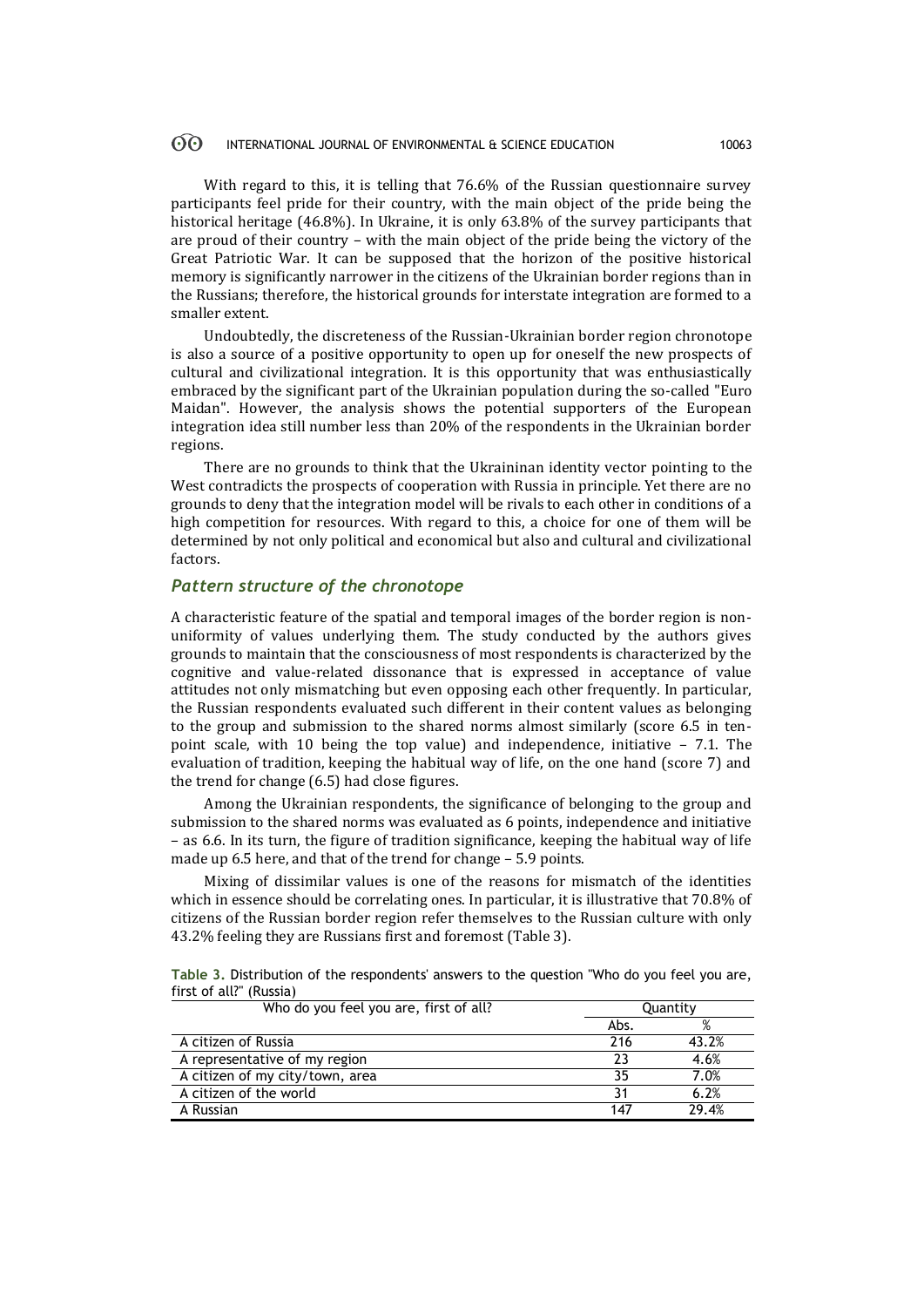| A European  | 14  | 2.8%   |
|-------------|-----|--------|
| Not sure    | J   | 6.2%   |
| No answer   |     | 0.6%   |
| $\tau$ otal | 500 | 100.0% |

It should be pointed out that the questionnaire survey was performed in the regions where the ethnic Russians make up an absolute majority. Nevertheless, judging by the data obtained, the ethnic identification far not always coincides with the cultural and civilizational one, and nowadays the latter proves to be much more important than the former. In particular, the cultural and civilizational identification is fulfilled with a clearly pronounced etatist subtext which makes the citizens keep strictly within the fairway of the state policy, including that concerning the integration prospects.

The situation in the Ukrainian border region is not less complicated. For the chronotope of its citizens, the mismatch of ethnic and cultural and civilizational identification is characteristic, although it can be seen only in relation to those who does not refer themselves to the Ukrainian culture. So, 45.6% of the respondents feel they are Russians (Table 4) but only 11.8% refer themselves to the representatives of the Russian culture. The identity of other representatives of this group is expressed in correlation of themselves with the world, European and even Eurasian culture.

| Who do you feel you are, first of all? | Quantity |        |  |
|----------------------------------------|----------|--------|--|
|                                        | Abs.     | %      |  |
| A Ukrainian                            | 65       | 13.0%  |  |
| A representative of my region          | 60       | 12.0%  |  |
| A citizen of my city/town, area        | 79       | 15.8%  |  |
| A citizen of the world                 | 30       | 6.0%   |  |
| A Russian                              | 228      | 45.6%  |  |
| A European                             | 17       | 3.4%   |  |
| Not sure                               | 21       | 4.2%   |  |
| Total                                  | 500      | 100.0% |  |

**Table 4.** Distribution of the respondents' answers to the question "Who do you feel you are, first of all?" (Ukraine)

As Europe-centered and mondialist integration models are and will be the natural competitors of the Russian one, the identification processes oriented to the West will undoubtedly form the risk of lower competitiveness of the latter.

Under the conditions formed, the nonlinearity of integration has got negative consequences such as destruction of traditional cooperation forms. On the other hand, it expands the opportunities thereof. However, the integration vector in the Ukrainian social and cultural and political space shifts to the West more and more.

## *Mismatch of heterostereotypes*

Heterostereotypes are emotionally colored set ideas of the communication subjects about their counterparties. In the cases when they are complementary, the favorable development of cooperation can be expected. When they do not coincide or even contradict each other, chances for success of the cooperation naturally go down.

The survey has shown that heterostereotypes of the Russians and the Ukrainians in the border regions are notably different. In the Russian regions, a greater accent is placed on the negative characteristics of representatives of the Ukrainian culture than on the positive ones, although it should not be overemphasized.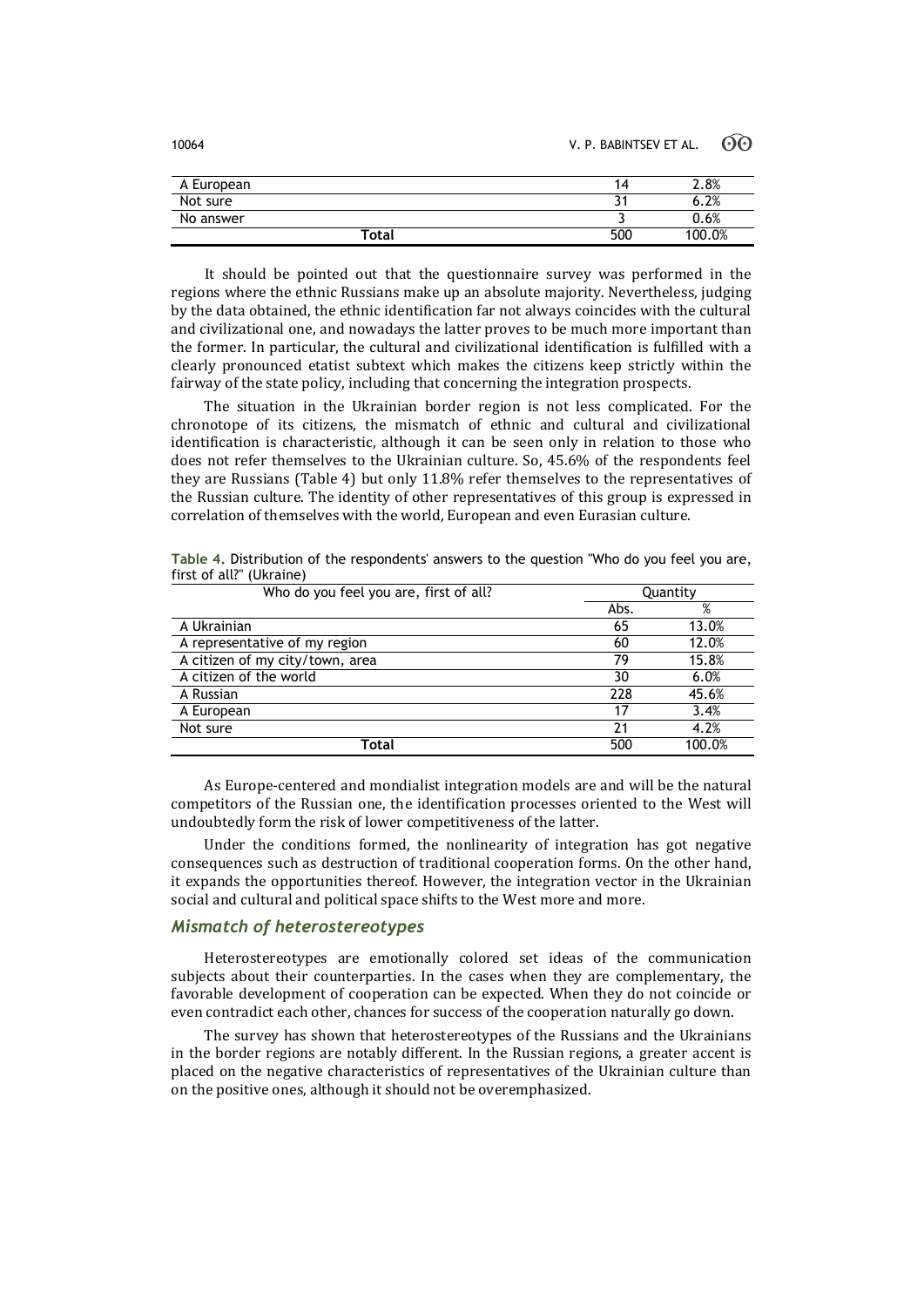#### $\odot$ INTERNATIONAL JOURNAL OF ENVIRONMENTAL & SCIENCE EDUCATION 10065

In particular, only 31.0% of the Russian participants of the questionnaire survey admit the absence of typical negative qualities that are peculiar to most representatives of the Ukrainian culture. The respondents consider aggressiveness (34.2%), laziness (22.8%) and stinginess (21.0%) to be the most significant of them. With regard to this, the range of quality evaluation varies from 6 to 34% - Table 5.

|  |  |  | Table 5. The opinion of Russian respondents about the typical negative human qualities |  |  |  |
|--|--|--|----------------------------------------------------------------------------------------|--|--|--|
|  |  |  | peculiar to most representatives of the Ukrainian culture                              |  |  |  |

| The opinion of Russian respondents about the typical negative human  |      | Quality |
|----------------------------------------------------------------------|------|---------|
| qualities peculiar to most representatives of the Ukrainian culture. | Abs. | %       |
| Three possible answer options were allowed.                          |      |         |
| Laziness                                                             | 114  | 22.8%   |
| Aggressiveness                                                       | 171  | 34.2%   |
| <b>Stinginess</b>                                                    | 105  | 21.0%   |
| Intolerance                                                          | 62   | 12.4%   |
| Restraint                                                            | 34   | 6.8%    |
| Slow wits                                                            | 65   | 13.0%   |
| Rejection of traditions                                              | 43   | 8.6%    |
| Absence of mutual assistance                                         | 44   | 8.8%    |
| Servility                                                            | 34   | 6.8%    |
| Soullessness                                                         | 51   | 10.2%   |
| None                                                                 | 155  | 31.0%   |
| Other                                                                |      | 0.6%    |
| All                                                                  | 2    | 0.4%    |
| No answer                                                            | 19   | 3.8%    |
| Total                                                                | 500  | 100.0%  |

The aggressiveness index should be paid attention to as a typical quality of most representatives of the Ukrainian culture. It must be a response to the events of the recent years related with escalation of the Ukrainian nationalism, military actions towards the self-proclaimed Donetsk and Lugansk people's republics and sanctions against Russia. Especially since they keep stressing these actions in the Russian mass media.

The data obtained differ from the answers to the question about typical positive qualities of the Ukrainians. First of all, the share of those denying the qualities is 5 points more than in the case of evaluation of negative qualities. Second, the top limit of change of the evaluation range for certain qualities does not exceed 18%.

**Table 6.** The opinion of Russian respondents about the typical positive human qualities peculiar to most representatives of the Ukrainian culture

| The opinion of Russian respondents about the typical positive human  |      | Quantity |
|----------------------------------------------------------------------|------|----------|
| qualities peculiar to most representatives of the Ukrainian culture. | Abs. | %        |
| Three possible answer options were allowed.                          |      |          |
| Hard work                                                            | 86   | 17.2%    |
| <b>Friendliness</b>                                                  | 91   | 18.2%    |
| Generosity                                                           | 74   | 14.8%    |
| Tolerance                                                            | 63   | 12.6%    |
| Cordiality                                                           | 82   | 16.4%    |
| Intellect, quick wit                                                 | 51   | 10.2%    |
| Adherence to traditions                                              | 89   | 17.8%    |
| Mutual assistance                                                    | 34   | 6.8%     |
| Love for freedom                                                     | 47   | 9.4%     |
| Spirituality                                                         | 37   | 7.4%     |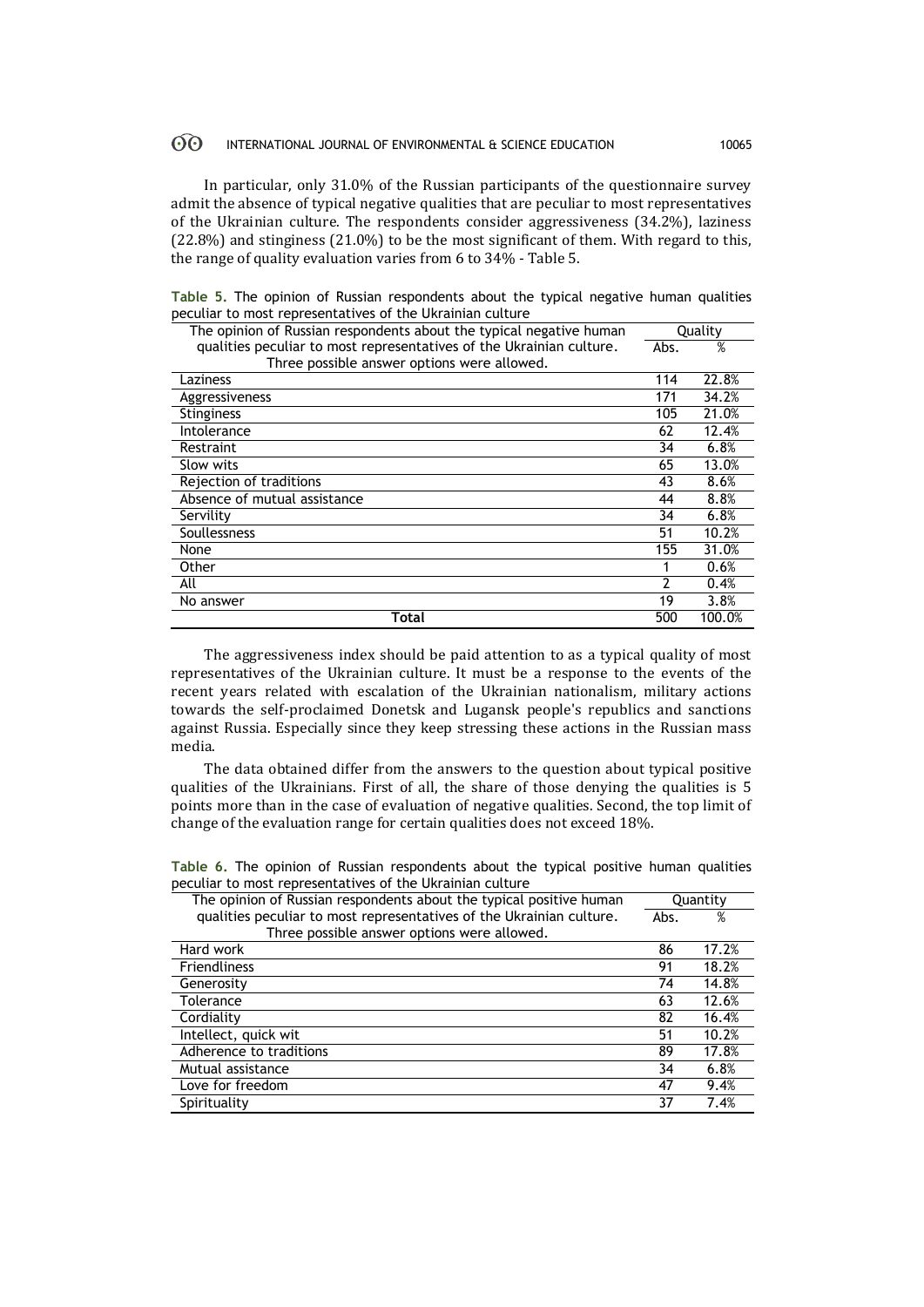| 10066 | V. P. BABINTSEV ET AL. $\odot$ O |  |
|-------|----------------------------------|--|
|       |                                  |  |

| None                         | 181 | 36.2%  |
|------------------------------|-----|--------|
| They cannot be evaluated now |     | 0.4%   |
| No data                      | 20  | 4.0%   |
| Total                        | 500 | 100.0% |

The citizens of the Ukrainian regions are slightly more tolerant towards Russian counterparties. Here 52.4% of the respondents deny the typical negative qualities peculiar to most representatives of the Russian culture. Among those admitting their existence, the most popular answer is laziness (20.2%). In particular, the figure of this quality exceeds the scores for any other quality twice or more.

52.2% deny the presence of negative qualities at all. The range of scores for individual ones makes 3 to 20% - see Table 7.

**Table 7.** The opinion of Ukrainian respondents about the typical negative human qualities peculiar to most representatives of the Russian culture

| The opinion of Ukrainian respondents about the typical positive human    | Quantity |        |
|--------------------------------------------------------------------------|----------|--------|
| qualities peculiar to most representatives of the Russian culture. Three | Abs.     | %      |
| possible answer options were allowed.                                    |          |        |
| Laziness                                                                 | 101      | 20.2%  |
| <b>Aggressiveness</b>                                                    | 48       | 9.6%   |
| <b>Stinginess</b>                                                        | 43       | 8.6%   |
| Intolerance                                                              | 46       | 9.2%   |
| Restraint                                                                | 40       | 8.0%   |
| Slow wits                                                                | 28       | 5.6%   |
| Rejection of traditions                                                  | 24       | 4.8%   |
| Absence of mutual assistance                                             | 49       | 9.8%   |
| Servility                                                                | 42       | 8.4%   |
| Soullessness                                                             | 18       | 3.6%   |
| None                                                                     | 262      | 52.4%  |
| Lack of organization                                                     |          | 0.6%   |
| No answer                                                                | 20       | 4.0%   |
| Total                                                                    | 500      | 100.0% |

Just 15.8% of the Ukrainians deny the existence of typical positive qualities in Russians. They consider hard work (39.4%), generosity (38.2%), and friendliness (36.4%) to be the most characteristic ones. The range of scores for certain qualities varies from 8 to 39% - see Table 8.

**Table 8.** The opinion of Ukrainian respondents about the typical positive human qualities peculiar to most representatives of the Russian culture

| The opinion of Ukrainian respondents about the typical positive human   | Quantity |       |
|-------------------------------------------------------------------------|----------|-------|
| qualities peculiar to most representatives of the Russian culture Three | Abs.     | %     |
| possible answer options were allowed.                                   |          |       |
| Hard work                                                               | 197      | 39.4% |
| <b>Friendliness</b>                                                     | 182      | 36.4% |
| Generosity                                                              | 191      | 38.2% |
| Tolerance                                                               | 104      | 20.8% |
| Cordiality                                                              | 66       | 13.2% |
| Intellect, quick wit                                                    | 119      | 23.8% |
| Adherence to traditions                                                 | 66       | 13.2% |
| Mutual assistance                                                       | 41       | 8.2%  |
| Love for freedom                                                        | 58       | 11.6% |
| Spirituality                                                            | 51       | 10.2% |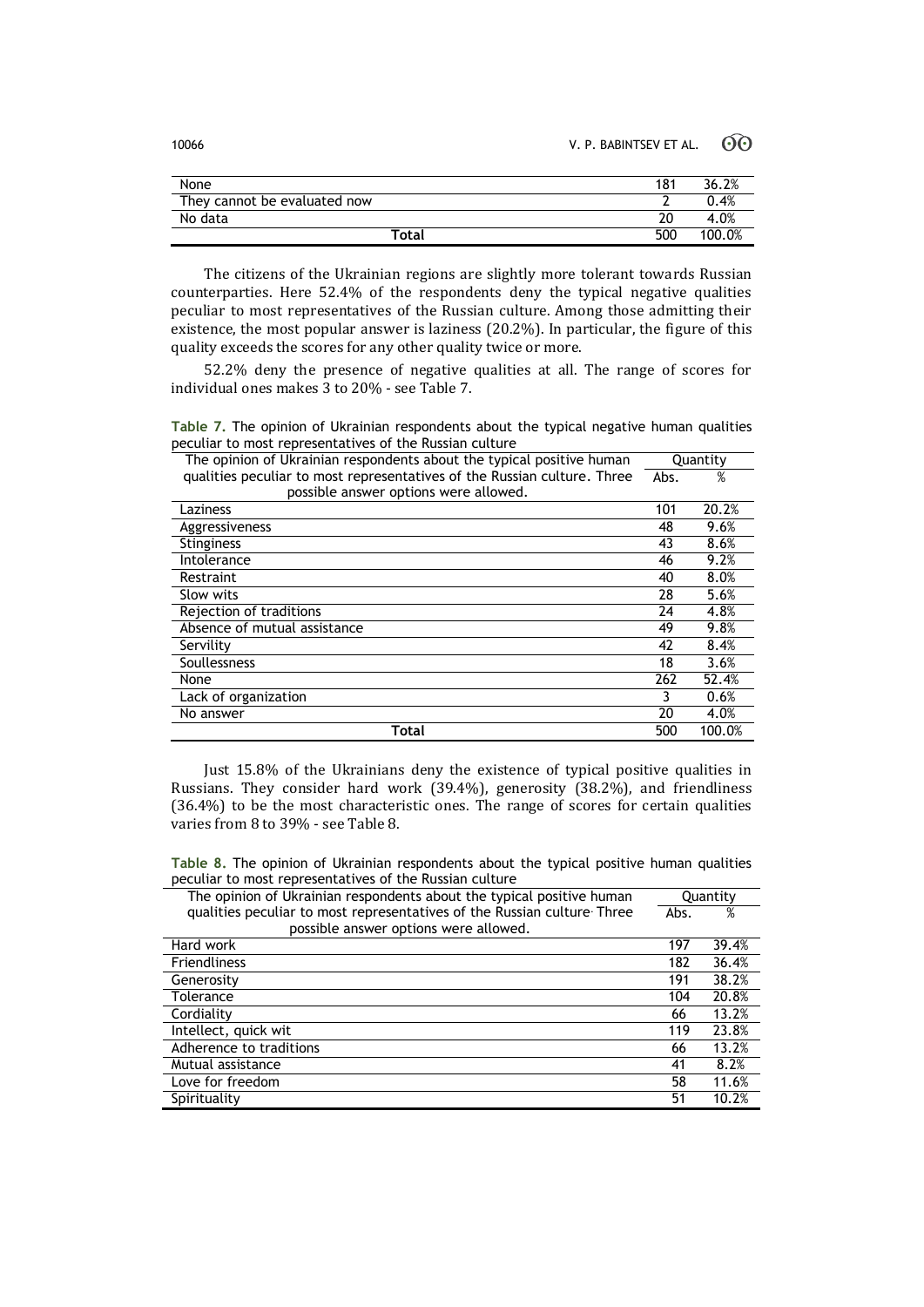### **ගි** INTERNATIONAL JOURNAL OF ENVIRONMENTAL & SCIENCE EDUCATION 10067

| None        | 79  | 15.8%  |
|-------------|-----|--------|
| Talent      |     | 0.4%   |
| Cohesion    |     | 0.2%   |
| All of them |     | 0.2%   |
| No answer   | 18  | 3.6%   |
| Total       | 500 | 100.0% |

The results obtained are most likely explained by the fact that the citizens of Ukrainian border regions tend to Russia culturally and civilizationally, and the recent events failed to level this attraction. Due to this circumstance, it can be stated that in the ideas of a great part of the Ukrainian respondents the orientation to Russian cultural and civilizational patterns that act as an important external factor of way of life is retained.

Nevertheless, heterostereotypes currently prevailing in the Russian segment of the border region cannot be considered as favorable for the development of integration. Moreover, these stereotypes are a factor which further stimulates consolidation of the etatism-oriented model of cultural and civilizational identification in the Russian mass consciousness.

## *Irrelevance of the idea about the future*

Asynchrony of social processes within the area which used to be a single one became a natural consequence of establishing a border between the former Soviet republics. This manifests itself both at interstate and at regional levels. So the distinctions existing between the neighboring areas in the Soviet region have undergone significant transformation and have become more profound.

In the Russian society, the idea about Russia and Ukraine having to exist as independent states in the future gets more and more rooted, being neutral states for a comparative majority of citizens. It is only for 16.8% of the respondents that restoration of the united state is desirable (Table 9).

| What would you like to see Russia and Ukraine in the future? |      | Quantity |  |
|--------------------------------------------------------------|------|----------|--|
|                                                              | Abs. |          |  |
| Independent allied states                                    | 146  | 29.2%    |  |
| Independent neutral states                                   | 185  | 37.0%    |  |
| A united state                                               | 84   | 16.8%    |  |
| Not sure                                                     | 84   | 16.8%    |  |
| No answer                                                    |      | 0.2%     |  |

**Table 9.** Distribution of answers to the question "What would you like to see Russia and Ukraine in the future?" (Russia)

Actually, this means that the majority of Russian citizens of the border regions are ready to accept as given the probability of further mismatching of paths of cultural and civilizational identification in the two states.

**Total** 500 100.0%

In the Ukrainian border region environment, a more pronounced vision of prospects for preservation of the united state exists. Here 35.6% of the questionnaire survey participants are oriented to the united state (Table 10).

**Table 10.** Distribution of answers to the question "What would you like to see Russia and Ukraine in the future?" (Ukraine)

| What would you like to see Russia and Ukraine in the future? | Quantity |
|--------------------------------------------------------------|----------|
|                                                              |          |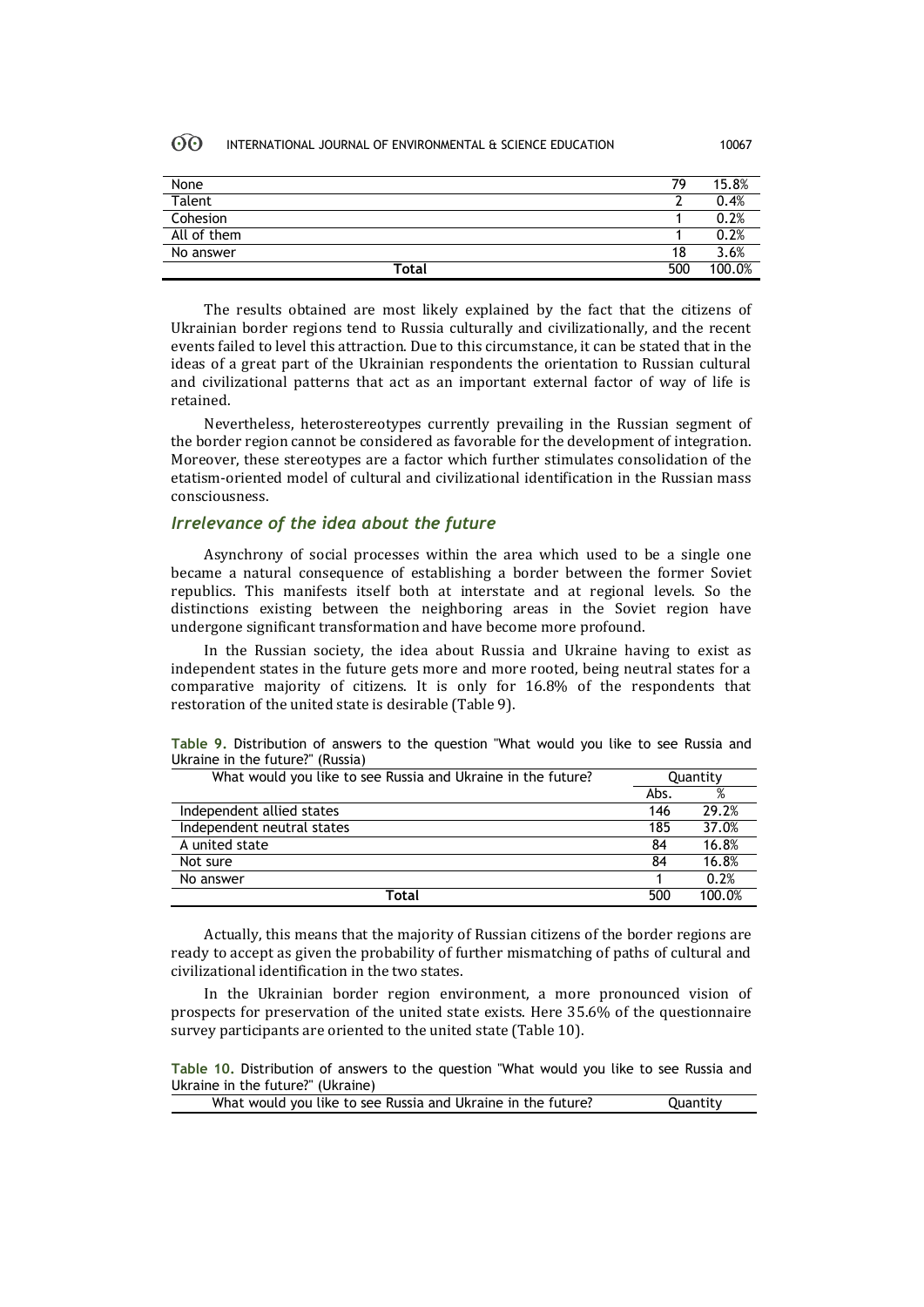|                            | Abs. | %      |
|----------------------------|------|--------|
| Independent allied states  | 127  | 25.4%  |
| Independent neutral states | 158  | 31.6%  |
| A united state             | 178  | 35.6%  |
| Not sure                   | 35   | 7.0%   |
| Other                      |      | 0.4%   |
| Total                      | 500  | 100.0% |

Obviously, the Ukrainian population of the border region is much less optimistic about the prospects of social and cultural separation.

The wish to see the prospects of Russia and Ukraine in the future as co-existence of independent neutral states is relevant to the trend of forming the new cultural and civilizational identities rather little depending on each other. Nevertheless, it in itself does not create obstacles for integration, and forms favorable conditions for it in the Ukrainian segment of the border region, being combined with the preserved significant rudimentary orientation to uniting. Yet, just like in other cases, the political context can deform the prerequisites dramatically, transforming the ideas about independence into confrontation attitudes.

## **Conclusion**

Thus, the interstate integration in the Russian-Ukrainian border region is currently seen as an opportunity for its development. The probability of such a scenario being fulfilled depends on many factors of both historical and social and political nature. However there is no deny that integration oriented in a humanitarian manner, that is one not working for the interests of the corporate elites, is only possible as a consequence of complementarity of disposition of its mass (civil) participants. In the marginal cultural environment of the border region, such complementarity is closely connected to the content of dominating identification of counterparties on either side of the border. And, while so recently as thirty years ago the problem of identification was not relevant with the absolute majority of the border region citizens identifying themselves (voluntarily or forcedly) with Soviet values, today new identities are being formed.

The study demonstrates that these models current in the Russian-Ukrainian border region though having clear distinctions do not initially create any essential integration risks in the root. Notably enough, in the Ukrainian segment of the border region, they are aimed at interaction to an even greater extent than in the Russian one. However, influenced by the unfavorable political climate, the distinctions revealed can put to doubt the integration prospects. Hence it is already today that integration risks management has to be developed and implemented, which necessitates a strategically oriented approach and technologically wise solutions.

## **Acknowledgements**

The paper has been prepared within Assignment No. 2015/2459 for performance of state works in the sphere of scientific activity within the project part of the state assignment of the Ministry of education and science of Russia (guided by Valentin P. Babintsev).

## **Disclosure statement**

No potential conflict of interest was reported by the authors.

## **Notes on contributors**